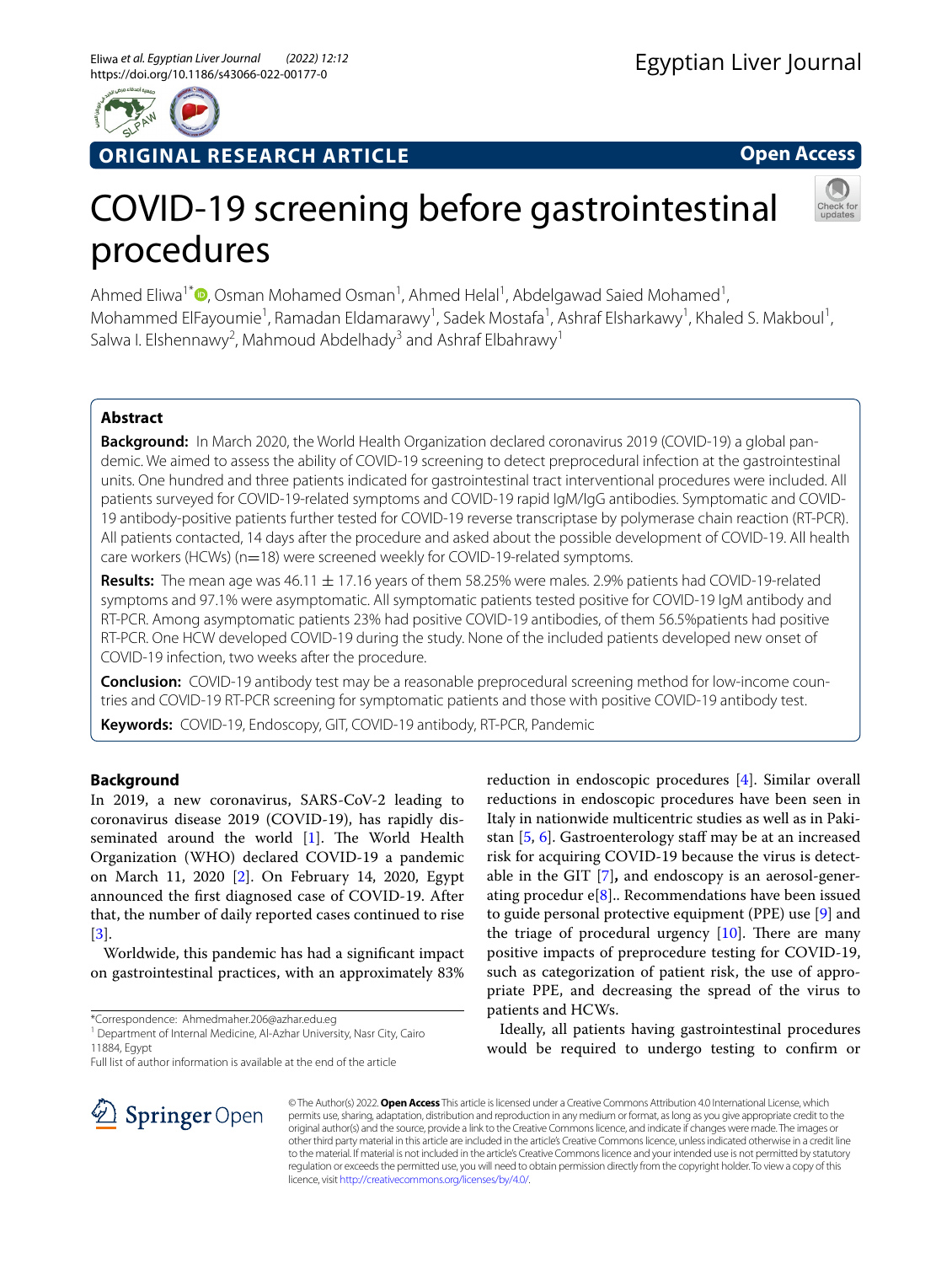exclude active viral infection by reverse transcriptase polymerase chain reaction (RT-PCR). There is currently no national policy for preprocedural screening of patients during the COVID-19 pandemic in Egypt. Due to the current limited supply of available testing kits along with the cost involved, we used a combination of COVID-19 symptoms and COVID-19 rapid IgM/IgG antibody levels for prescreening of patients who had indications for gastrointestinal procedures.

## **Methods**

We aimed to assess the ability of COVID-19 screening tools using patients' symptoms and preprocedure COVID-19 antibody test to detect preprocedural infection and to prevent nosocomial COVID-19 at gastroenterology units.

This prospective cross-sectional study was conducted at Al Hussein University Hospital, Cairo, Egypt, between April 1 and August 1, 2020. The study was approved by the ethical committee of Faculty of Medicine, Al-Azhar University, Cairo, Egypt (Med.\_147Med.Research. COVID-19 Screening Before Gastrointestinal Procedures. \_00000175). Informed consent was obtained from all individual participants included in the study. Among 144 patients who underwent gastrointestinal procedures, 41 patients were not tested for COVID-19 antibodies and excluded from the study. Finally, 103 patients surveyed for COVID-19 symptoms and COVID-19 rapid IgM/IgG antibodies were included.

All patients who had indications for diagnostic and/ or therapeutic gastrointestinal procedures (*n*=103) underwent prescreening for COVID-19 symptoms. In addition, the occurrence of postprocedure COVID-19 infection was assessed among the included patients and medical staf members working in the gastrointestinal unit  $(n=18)$  to assess the efficiency of the proposed prescreening method. Patients who were not tested for COVID-19 antibodies were excluded.

## **Prescreening for COVID‑19**

Prescreening included a clinical survey for COVID-19-related symptoms and COVID-19 rapid IgM/IgG antibody testing (*n*=103 patients). COVID-19-related symptoms included fever  $\geq 38^{\circ}$ C, cough, dyspnea, sore throat, anosmia, loss of taste, diarrhea, fatigue, myalgia, history of recent travel, and history of contact with COVID-19-infected patients within 2 weeks before the procedure [\[10](#page-7-4)]. Also, complete blood count looking for lymphopenia (below 1.0 x 10<sup>9</sup>/L), C-reactive protein (CRP) (positive more than 6 mg/L), and CT chest were done for all patients before procedures. Patients with COVID-19-related symptoms and/or positive COVID-19

antibodies were further tested with RT-PCR to confrm COVID-19.

## **Postprocedure screening for COVID‑19**

All patients were contacted (by phone) 14 days after the procedure and asked about the possible development of COVID-19 symptoms  $[11, 12]$  $[11, 12]$  $[11, 12]$  $[11, 12]$ . The postprocedural diagnosis of COVID-19 infection was based on a new onset of fever  $\geq 38^{\circ}$ C and two or more new symptoms: cough, sore throat, dyspnea, anosmia, loss of taste, and diarrhea [[13\]](#page-7-7). Patients with suspected symptoms of COVID-19 were referred to COVID-19 treatment centers.

All HCWs (*n*=18) were screened weekly for COVID-19-related symptoms. In the setting of a highly suspected COVID-19 [\[13\]](#page-7-7), the clinical diagnosis was further confrmed by COVID-19 rapid IgM/IgG antibodies and the COVID-19 RT-PCR. Infected HCWs discharged from duty and referred for treatment.

### **COVID‑19 detection by rapid IgM/IgG**

SARS-CoV-2 antibodies were detected by a COVID-19 IgM/IgG antibody rapid diagnostic test (SGTi-fex COVID-19 IgM/IgG, Sugentech, South Korea). It is a qualitative immunoassay for the rapid detection of both anti-SARS-CoV-2-IgM and anti-SARS-CoV-2-IgG in the venous blood or plasma with a sensitivity of 92.43% and a specifcity of 99.15%, as reported by the manufacturer. The results were analyzed visually after  $15-20$  min.

### **COVID‑19 detection by RT‑PCR**

Nasopharyngeal swabs were collected for COVID-19 RT-PCR testing as described previously [\[14\]](#page-7-8). Briefy, probes were annealed to three target sequences specifc to COVID-19: ORF1ab, nucleocapsid (N), and spike (S) primers/probes for bacteriophage MS2. Two of the three genes and the MS2 (positive control) had to be positive for a diagnosis of COVID-19.

#### **Categorization of procedure urgency**

All procedures were categorized as urgent (8–24 h), semiurgent (24 h–7 weeks), and elective ( $\geq$  8 weeks) based on the following indications.

Indications of urgent (8–24 h) endoscopic procedures included upper GIT bleeding, food bolus impaction, lower GIT bleeding (hemodynamically unstable), acute intestinal obstruction, cholangitis with sepsis/septic shock, and biliary leakage. Urgent percutaneous transhepatic drainage (PTD) was indicated in cholangitis with sepsis/septic shock and biliary leakage.

Semiurgent (24 h to 7 weeks) endoscopic procedures were indicated in the following situations: gastric cancer diagnosis, acute-onset dysphagia, lower GIT bleeding (hemodynamically stable), partial intestinal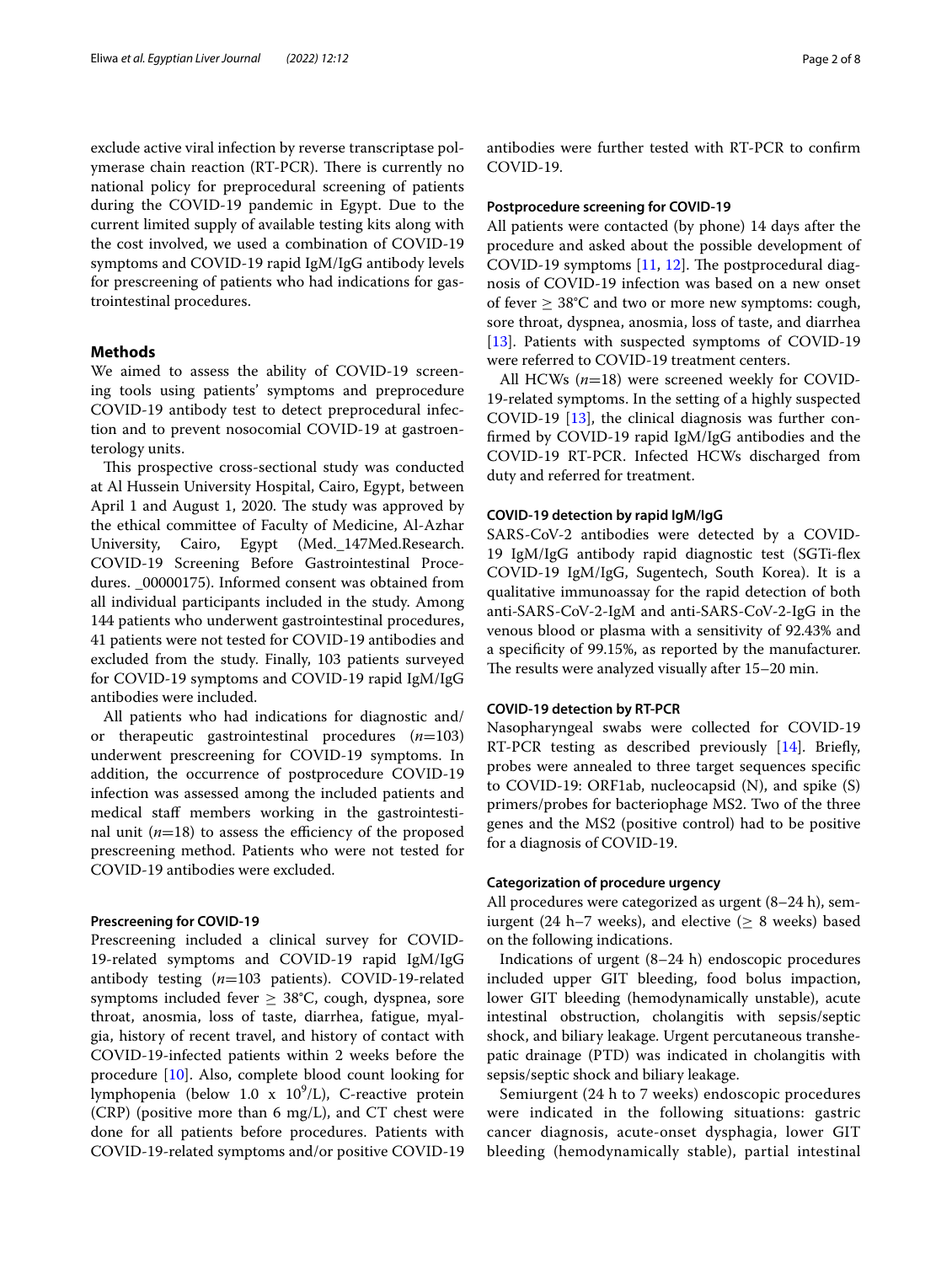obstruction, new-onset bloody diarrhea with negative cultures, inflammatory bowel disease flare, choledocholithiasis with/without cholangitis, biliary pancreatitis with/without cholangitis, concerns for pancreatic cancer or cholangiocarcinoma, and small-bowel bleeding. Semiurgent indications for radiofrequency ablation (RFA) and transarterial chemoembolization (TACE) included active hepatocellular carcinoma (HCC). Semiurgent liver biopsy was performed for patients with ongoing hepatitis and for those with potentially malignant liver lesions. Semiurgent pigtail insertion and PTD were indicated in patients with active hydatid cysts, choledocholithiasis with or without cholangitis, and biliary pancreatitis with or without cholangitis.

Elective  $( \geq 8$  weeks) endoscopic procedures were performed for the following indications: ampullary adenoma, isolated weight loss, heartburn, dyspepsia/ noncardiac chest pain, established dysphagia, Barrett's esophagus, esophageal varices evaluation or follow-up banding, iron-defciency anemia, percutaneous endoscopic gastrostomy (PEG) tube placement, chronic diarrhea, colorectal cancer screening, ulcerative colitis with dysplasia, biliary stent replacement, concerns for submucosal mass, double duct sign without a discrete mass, concerns for neuroendocrine tumor, pancreatic cyst evaluation, and small-bowel tumor. Elective pigtail insertion was performed in patients with symptomatic simple liver cysts.

## **Precautions to prevent infection during gastrointestinal procedures**

Based on the COVID-19 RT-PCR results of the included patients, HCWs likely followed the recommended precautions to protect against infection. If patients were negative on COVID-19 RT-PCR, HCWs wore a hair net, surgical mask, face shield, single-use gown, and single pair of gloves. If patients were positive on COVID-19 RT-PCR, the HCWs wore a hair net, N-95 or FFP, 2/3 surgical mask, face shield and goggles, full-sleeve gown, a double layer of gloves, and shoe covers. All rooms were non–negative-pressure and were disinfected at the end of each procedure. All patients wore surgical masks (except during procedures).

## **Statistical analysis**

Data were analyzed using the statistical package for social sciences, version 20.0 (SPSS Inc., Chicago, Illinois, USA). Quantitative data are expressed as the mean  $\pm$  standard deviation (SD). Qualitative data are expressed as frequencies and percentages.

## **Results**

Among 144 patients who underwent gastrointestinal procedures, 41 patients were not tested for COVID-19 antibodies and excluded from the study. Finally, 103 patients surveyed for COVID-19 symptoms and COVID-19 rapid IgM/IgG antibodies were included. The mean age of the included patients was 46.11  $\pm$ 17.16 years, and there were 60 (58.25%) males and 43 (42.75%) females (Table [1\)](#page-3-0). Among 103 patients, COVID-19 antibodies were detected in 26 patients (25.3%), of whom 16 (61.5%) tested positive by RT-PCR.

A total of 103 gastrointestinal procedures were performed. These included EGD  $(n=44)$ , colonoscopies (*n*=25), ERCP (*n*=12), EUS (*n*=7), PEG (*n*=1), DBE (*n*=1), liver biopsies (*n*=2), pigtails (*n*=3), PTD (*n*=2), RFA (*n*=3), and TACE (*n*=3).

## **Procedure urgency**

Twenty-four (23.3%), 28 (27.2%), and 51 (49.5%) patients underwent urgent, semiurgent, and elective procedures, respectively (Table [1](#page-3-0)).

## **Symptomatic patients**

Three patients had COVID-19-related symptoms prior to the gastrointestinal procedure. These symptoms included fever  $\geq$  38°C (*n*=1), fever  $\geq$  38°C and dyspnea (*n*=1), and fever  $\geq 38^{\circ}$ C and diarrhea (*n*=1). All symptomatic patients tested positive for COVID-19 IgM and RT-PCR. COVID-19 IgG was omitted as they are symptomatic.

## **Asymptomatic patients**

Among 100 asymptomatic patients, 23 had COVID-19-positive serology. Of them, 4, 8, and 11 were positive for IgM only, IgG only, and both IgM and IgG, respectively.

The frequency of diabetes mellitus and elevated CRP levels were signifcantly higher among asymptomatic patients who were positive for COVID-19 antibodies (*P*  $(1, 0.05)$  (Table [2\)](#page-4-0).

Among 23 asymptomatic patients positive with COVID-19 rapid IgM/IgG antibodies, 13 patients (56.5%) had COVID-19, as detected by RT-PCR. The detection of COVID-19 on RT-PCR was signifcantly related with older age, gender, and the presence of COVID-19 IgM antibodies  $(P<0.05)$  (Table [3\)](#page-4-1). The frequency of IgM and the simultaneous presence of IgM and IgG among RT-PCR-positive patients were 15.4% (*n*=2) and 84.6% (*n*=11), respectively (Table [3](#page-4-1))

## **Postprocedure COVID‑19‑infected patients**

None of the preprocedural COVID-19 antibody negative patients (*n*=77) developed new onset of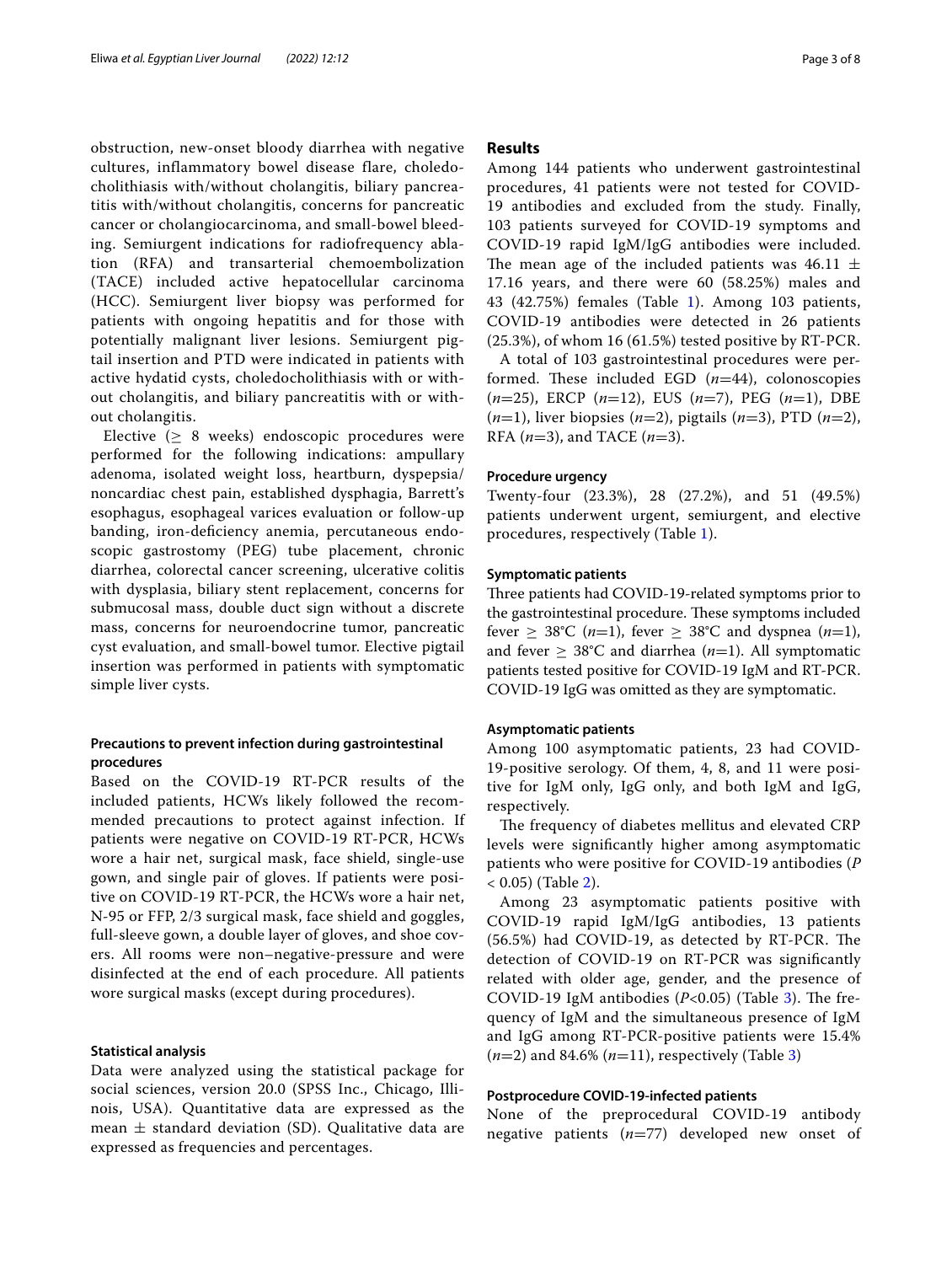# <span id="page-3-0"></span>**Table 1** Characteristics of included patients

| Age                                                       | $46.11 \pm 17.16(15 - 80)$ |
|-----------------------------------------------------------|----------------------------|
| Mean $\pm$ SD (range)                                     |                            |
| Gender                                                    |                            |
| Males                                                     | 60 (58.25%)                |
| Females                                                   | 43 (41.75%)                |
| <b>Performed procedure</b>                                |                            |
| Esophago-gastro duodenoscopy (OGD)                        | 44 (42.7%)                 |
| Percutaneous endoscopic gastrostomy (PEG) tube insertion  | 1(0.97%)                   |
| Colonoscopy                                               | 25 (24.27%)                |
| Enteroscopy                                               | 1(0.97%)                   |
| Endoscopic retrograde cholangiopancreatography (ERCP)     | 12 (11.65%)                |
| Endoscopic ultrasound (EUS)                               | 7(6.8%)                    |
| Pigtail                                                   | $3(2.9\%)$                 |
| Percutaneous transhepatic drainage (PTD)                  | 2 (1.94%)                  |
| Liver biopsy                                              | 2 (1.94%)                  |
| Radiofrequency ablation (RFA)                             | $3(2.9\%)$                 |
| Trans-arterial chemoembolization (TACE)                   | $3(2.9\%)$                 |
| Procedure emergency                                       |                            |
| Urgent                                                    | 24 (23.3%)                 |
| Semi-urgent                                               | 28 (27.2%)                 |
| Elective                                                  | 51 (49.5%)                 |
| COVID-19-related symptomatic                              | $3(2.9\%)$                 |
| Fever ≥38°C only                                          | 1(0.97%)                   |
| Fever $\geq$ 38°C with dyspnea                            | 1(0.97%)                   |
| Fever $\geq$ 38°C with diarrhea                           | 1(0.97%)                   |
| <b>Associated comorbidity</b>                             |                            |
| Diabetes mellitus                                         | 13 (12.6%)                 |
| Hypertension                                              | 8 (7.76%)                  |
| History of contact with COVID-19 patients                 |                            |
| Yes                                                       | $0(0\%)$                   |
| No                                                        | 103 (100%)                 |
| <b>Laboratory tests</b>                                   |                            |
| Lymphopenia                                               | 16 (11.1%)                 |
| Elevated CRP                                              | 25 (24.3%)                 |
| Chest CT findings of COVID-19 pneumonia                   |                            |
| Yes                                                       | $2(1.9\%)$                 |
| No                                                        | 101 (98.1%)                |
| COVID-19 antibody                                         |                            |
| IgM-positive                                              | 7 (6.8%)                   |
| IgG-positive                                              | 8 (7.8%)                   |
| IgM and IgG-positive                                      | 11 (10.7%)                 |
| IgM and IgG-negative                                      | 77 (74.7%)                 |
| COVID-19 PCR $(n=26)$                                     |                            |
| Positive                                                  | 16 (61.5%)                 |
| <b>Negative</b>                                           | 10 (38.5%)                 |
| COVID-19 infection after the procedures based on symptoms |                            |
| Yes                                                       | $0(0\%)$                   |
| No                                                        | 103 (100%)                 |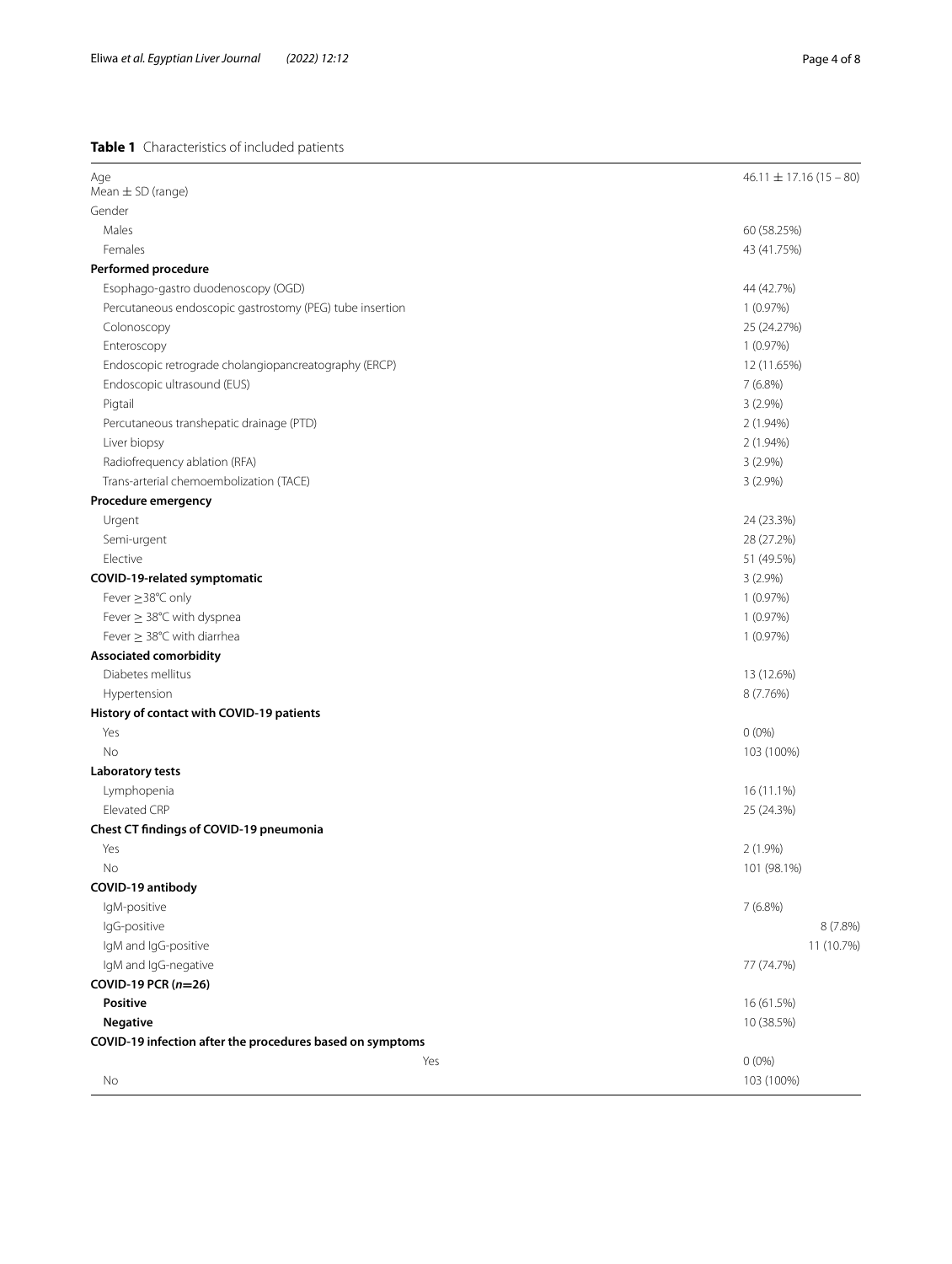|                   |             | negative<br>$(n=77)$ | Asymptomatic COVID-19 Ab | positive<br>$(n=23)$ | Asymptomatic COVID-19 Ab | <b>Test</b>  | p value |
|-------------------|-------------|----------------------|--------------------------|----------------------|--------------------------|--------------|---------|
| Age               | Mean        | 45.4                 |                          | 48.2                 |                          | $T = 0.67$   | 0.504   |
|                   | $\pm$ SD    | 17.02                |                          | 17.6                 |                          |              |         |
| Sex               | Male        | 49                   | 63.6%                    | 10                   | 43.5%                    | $X^2 = 2.9$  | 0.085   |
|                   | Female      | 28                   | 36.4%                    | 13                   | 56.5%                    |              |         |
| Procedure urgency | Urgent      | 19                   | 24.7%                    | $\overline{4}$       | 17.4%                    | $X^2 = 0.64$ | 0.725   |
|                   | Semi-urgent | 19                   | 24.7%                    | 7                    | 30.4%                    |              |         |
|                   | Elective    | 39                   | 50.6%                    | 12                   | 52.2%                    |              |         |
| <b>DM</b>         | No          | 70                   | 90.9%                    | 17                   | 73.9%                    | $X^2 = 4.5$  | 0.033   |
|                   | Yes         | 7                    | 9.1%                     | 6                    | 26.1%                    |              |         |
| <b>HTN</b>        | <b>No</b>   | 70                   | 90.9%                    | 22                   | 95.7%                    | $X^2 = 0.54$ | 0.462   |
|                   | Yes         | 7                    | 9.1%                     |                      | 4.3%                     |              |         |
| Lymphopenia       | No          | 73                   | 94.8%                    | 19                   | 82.6%                    | $X^2 = 3.57$ | 0.059   |
|                   | Yes         | $\overline{4}$       | 5.2%                     | $\overline{4}$       | 17.4%                    |              |         |
| CRP               | Positive    | 54                   | 70.1%                    | 23                   | 100%                     | $X^2 = 8.9$  | 0.003   |
|                   | Negative    | 23                   | 29.9%                    | $\circ$              | 0%                       |              |         |
| COVID-19 RT-PCR   | Negative    | ---                  | $- - -$                  | 10                   | 43.5%                    |              |         |
|                   | Positive    | ---                  | $- - -$                  | 13                   | 56.5%                    |              |         |

## <span id="page-4-0"></span>**Table 2** Characteristics of asymptomatic patients ( $n=100$ ) positive for COVID-19 rapid IgM/IgG antibodies

<span id="page-4-1"></span>**Table 3** Characteristic of asymptomatic (*n*= 13) patients positive for COVID-19 RT-PCR compared to asymptomatic (*n*=10) patients negative for COVID-19 RT-PCR

| 55.07<br>Age<br>Mean<br>39.2<br>$\pm$ SD<br>15.5<br>16.7<br>Sex<br>Male<br>8<br>61.5%<br>$\overline{2}$<br>20%<br>5<br>8<br>Female<br>38.5%<br>80% | <b>Test</b><br>$T = 2.35$ | p value |
|----------------------------------------------------------------------------------------------------------------------------------------------------|---------------------------|---------|
|                                                                                                                                                    |                           | 0.028   |
|                                                                                                                                                    |                           |         |
|                                                                                                                                                    | $X^2 = 3.9$               | 0.046   |
|                                                                                                                                                    |                           |         |
| Procedure<br>Urgent<br>3<br>23.1%<br>10%<br>1                                                                                                      | $X^2 = 2.26$              | 0.322   |
| 5<br>$\overline{2}$<br>20%<br>Semi-urgent<br>38.5%                                                                                                 |                           |         |
| 5<br>7<br>Elective<br>70%<br>38.5%                                                                                                                 |                           |         |
| <b>DM</b><br>9<br>8<br>80%<br><b>No</b><br>69.2%                                                                                                   | $X^2 = 0.34$              | 0.560   |
| $\overline{2}$<br>Yes<br>$\overline{4}$<br>30.8%<br>20%                                                                                            |                           |         |
| <b>HTN</b><br><b>No</b><br>13<br>100%<br>9<br>90%                                                                                                  | $X^2 = 1.35$              | 0.244   |
| Yes<br>$\Omega$<br>0%<br>10%                                                                                                                       |                           |         |
| 8<br>11<br>80%<br>Lymphopenia<br>No<br>84.6%                                                                                                       | $X^2 = 0.084$             | 0.772   |
| $\mathfrak{D}$<br>$\overline{2}$<br>20%<br>Yes<br>15.4%                                                                                            |                           |         |
| CRP<br>13<br>100%<br>10<br>100%<br>Negative                                                                                                        |                           |         |
| Positive<br>0%<br>0<br>$\circ$<br>0%                                                                                                               |                           |         |
| COVID-19 IgM only<br>8<br>80%<br>84.6%<br>Negative<br>11                                                                                           | $X^2 = 0.83$              | 0.772   |
| $\overline{2}$<br>$\overline{2}$<br>Positive<br>15.4%<br>20%                                                                                       |                           |         |
| COVID-19 IgM and IgG<br>$\overline{2}$<br>10<br>100%<br>Negative<br>15.4%                                                                          | $X^2 = 16.2$              | < 0.001 |
| Positive<br>0<br>0%<br>11<br>84.6%                                                                                                                 |                           |         |
| COVID-19 IgG only<br>13<br>100%<br>$\overline{2}$<br>20%<br>Negative                                                                               | $X^2 = 15.9$              | < 0.001 |
| 8<br>Positive<br>$\Omega$<br>0%<br>80%                                                                                                             |                           |         |

*DM* diabetes mellitus, *HTN* hypertension, *CRP* C-reactive protein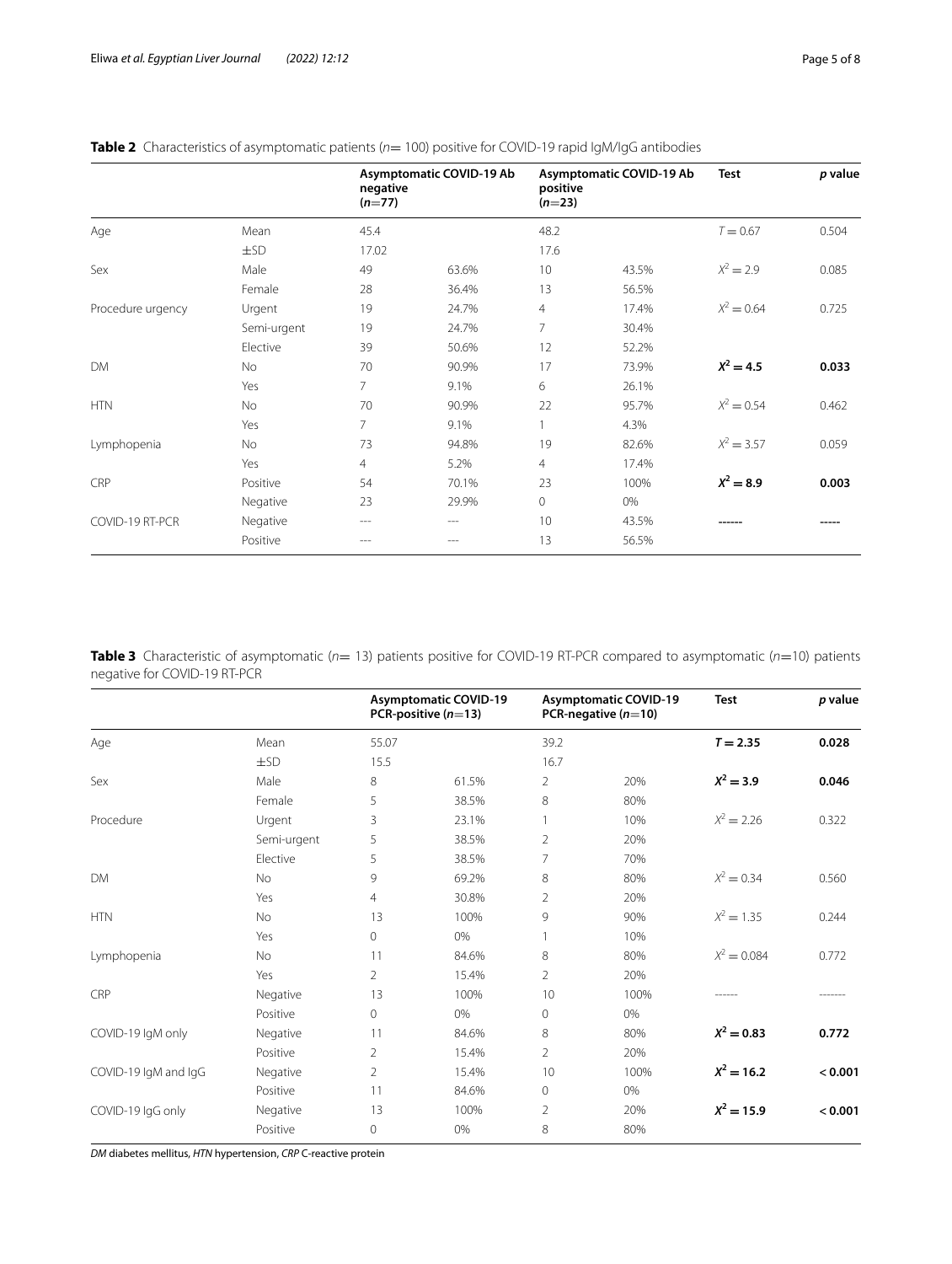COVID-19-related symptoms 14 days after the procedures.

## **Postprocedure COVID‑19‑infected HCW**

Among the 18 HCWs included, the mean age was 38.3  $\pm$  8.7 years (range 25–54 years). Of these HCWs, 10  $(55.5%)$  were males and 8  $(44.4%)$  were females. There were 10 (55.5%) physicians, 7 (39%) nurses, and 1 (5.5%) cleaning worker. Of the HCWs, one (5.5%) developed fever ≥38°C, diarrhea, and sore throat and tested positive for COVID-19 IgG, IgM, and RT-PCR. Another HCW had lost taste and smell senses but tested negative for COVID-19 rapid IgM/IgG and RT-PCR. The outcome of the one COVID-19-infected HCW (*n*=1) was a complete cure with no complications. However, this HCW stopped work duties for one month  $(Table 4).$  $(Table 4).$  $(Table 4).$ 

<span id="page-5-0"></span>**Table 4** Demographic, clinical characteristics, and outcome of health care workers (*n*=18)

| Age (years)                                  |                          |
|----------------------------------------------|--------------------------|
| Mean $\pm$ SD (range)                        | $38.3 \pm 8.7$ (25 - 54) |
| Sex; n (%)                                   |                          |
| Male                                         | 10 (55.6%)               |
| Female                                       | 8 (44.4%)                |
| Included health care workers; n (%)          |                          |
| Physician                                    | 10 (55.6%)               |
| Nurse                                        | 7 (38.9%)                |
| Cleaning worker                              | 1(5.5%)                  |
| HCW working days during the pandemic $n$ (%) |                          |
| $\leq$ 2 days                                | $9(50\%)$                |
| $3-4$ days                                   | 3 (16.7%)                |
| $>$ 4 days                                   | 6 (33.3%)                |
| HCWs with COVID-19 symptoms, n (%)           |                          |
| Fever, diarrhea, and sore throat             | $1(5.5\%)$               |
| Loss of taste and smell                      | 1(5.5%)                  |
| Physician                                    | $1(5.5\%)$               |
| Nurse                                        | $1(5.5\%)$               |
| COVID-19 antibody (IgM/IgG) results          |                          |
| Positive COVID-19 IgM/IgG                    | 1(5.5%)                  |
| Negative COVID-19 IgM/IgG                    | 17 (94.5%)               |
| COVID-19 by RT-PCR results $(n=2)$           |                          |
| Positive                                     | 1(50%)                   |
| Negative                                     | 1(50%)                   |
| Outcome of COVID-19 $(n = 1)$                |                          |
| Cured                                        | 1 (100%)                 |
| Complicated                                  | $0(0\%)$                 |
| Discontinuation for 30 days                  | 1 (100%)                 |

## **Discussion**

In the current study, we frst surveyed all patients for COVID-19 symptoms and COVID-19 rapid IgM/IgG antibodies. Patients with COVID-19-related symptoms and/or positive antibodies were further subjected to RT-PCR testing. The preprocedural frequency of COVID-19 antibodies among the included patients was 25.3% (26/103), and the majority 88.5% (23/26) of COVID-19 antibody positive patients were asymptomatic. RT-PCR was detected in all (*n*=3) symptomatic patients and in 61.5% of COVID-19 antibody-positive patients. There is no postprocedure infection in all enrolled patients, based on symptoms screening.

Symptom-based screening alone is not helpful in selecting patients prior to GIT procedures during the COVID-19 pandemic [[15\]](#page-7-9).. Not only was the positive predictive value of COVID-19 symptoms low (2.46%), but positive RT-PCR tests were also detected in asymptomatic patients prior to the procedures [[15\]](#page-7-9). In support of these fndings, 13% of asymptomatic patients had COVID-19, as detected by RT-PCR in our study. These data highlighted the importance of RT-PCR in the prescreening of patients prior to GIT procedures. However, universal RT-PCR testing prior to GIT procedures is not without limitations. One concern is the accuracy of the currently available assays [[16](#page-7-10), [17\]](#page-7-11). In addition, RT-PCR testing is time consuming and may not be a suitable prescreening test for urgent and semiurgent procedures. Indeed, a 15.3 to 16.6% increase in colorectal cancer deaths, likely related to delays in diagnosis during the pandemic, was reported [[18\]](#page-7-12). Moreover, RT-PCR is an expensive test and may not be afordable in a country with limited resources, such as Egypt. Although it cannot replace preprocedural RT-CR universal screening, preprocedural RT-PCR screening in symptomatic and/or COVID-19 antibodypositive patients may be more economical for lowincome countries.

Polymerase chain reaction testing is the gold standard in COVID-19 diagnosis, yet the uncertainty of its accuracy should not be ignored. This suggests that the preprocedural clinical evaluation of COVID-19 based on symptoms, risk factors, and disease prevalence is of paramount importance. All symptomatic patients (*n*=3) in the current study had COVID-19, as confrmed by RT-PCR. In contrast, Bowyer et al. had 119 symptomatic patients who underwent endoscopic evaluation had negative RT-PCR results prior to endoscopy  $[15]$ . This discrepancy may be related to the fact that all symptomatic patients in our study had highly suggestive COVID-19 symptoms (fever  $\geq 38^{\circ}$ C); on the other hand, many patients in the Bowyer et al. study presented with known GI symptoms.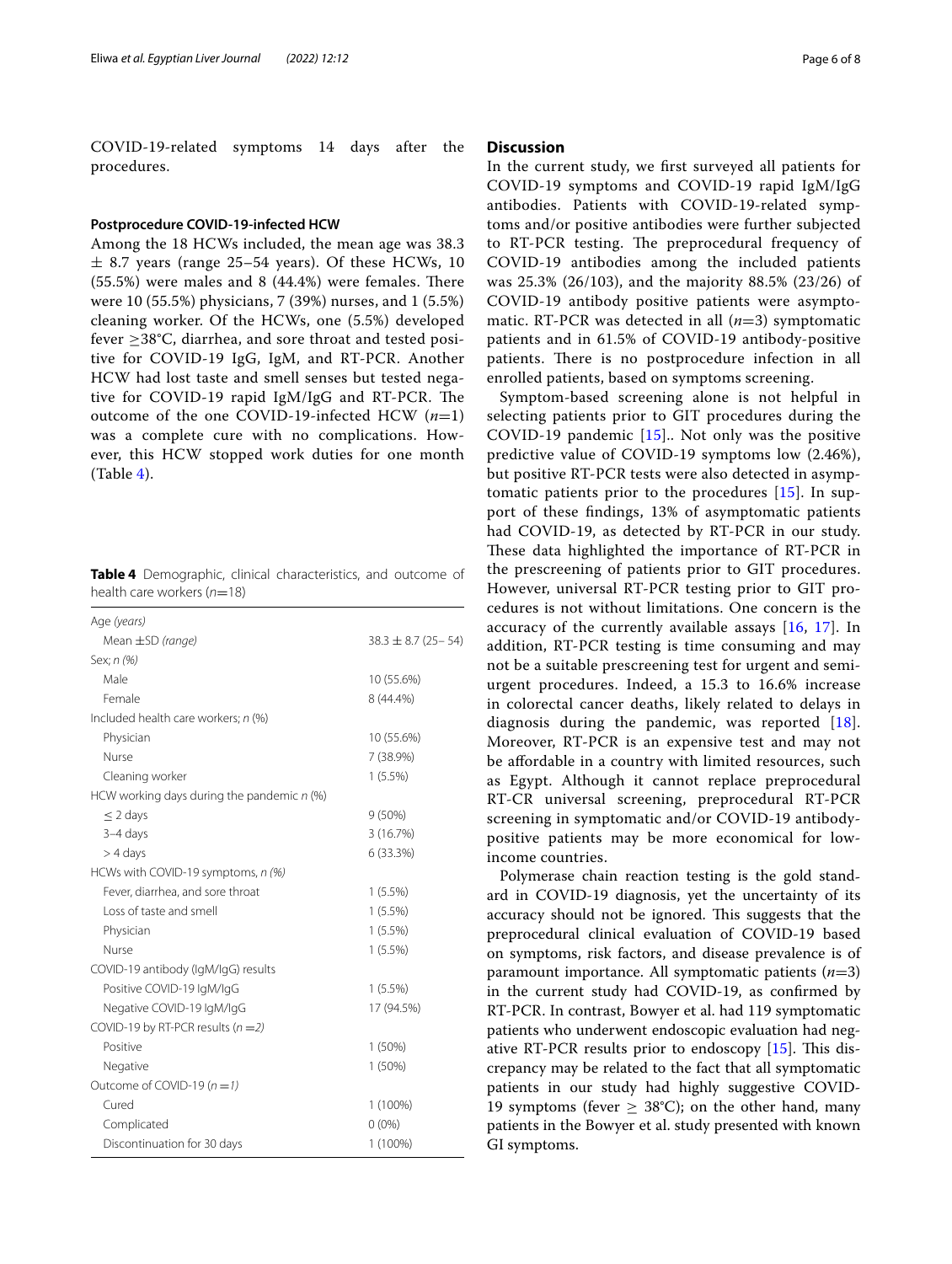The accuracy of COVID-19 antibody tests in prescreening for COVID-19 has not yet been validated. COVID-19 antibody was detected in 1.9% of Spanish patients screened before endoscopy  $[11]$ . The frequency of COVID-19 antibodies among Egyptian HCWs ranged from 12.2 to 18.2%, of which 33.3–35% had positive COVID-19 RT-PCR results [\[14](#page-7-8), [19](#page-7-13)]. A higher rate of COVID-19 antibodies (25.3%) in patients was detected in our study, which may be explained by the variable prevalence of COVID-19 in diferent countries as well as the variable sensitivity of the kits used. Notably, 61.5% of COVID-19 antibody-positive patients had positive RT-PCR results.

The incidence of preprocedural COVID-19 among patients undergoing GIT procedures is variable. In a multicenter, retrospective, Italian survey, the preprocedural rate of RT-PCR among patients undergoing ERCP was 2.7% [\[20](#page-7-14)]. Lower rates of 0.8%, 0.14%, and 0.96% were reported in Winnebago [[15](#page-7-9)], California [[21\]](#page-7-15), and New York City  $[22]$  $[22]$  $[22]$ , respectively. The high rate  $(15.5%)$ of COVID-19 in our patients may refect the high prevalence of COVID-19 during the period of the study in Egypt.

The rate of COVID-19 among HCWs at GIT facilities ranged from 4.3 to 15.8% [\[20](#page-7-14), [23](#page-7-17)]. A similar rate (13.5%) was confrmed by RT-PCR among Egyptian HCWs at the GIT facility  $[19]$  $[19]$  $[19]$ . The lower rate (5.5%) in our study may be explained by the fact that RT-PCR was used in symptomatic health care workers only. Indeed, COVID-19 was detected in 16.1% of asymptomatic HCWs in the GIT department [[19\]](#page-7-13) and the emergency department (14.3%) using RT-PCR [[14](#page-7-8)].

The advantages of our study are that we conducted the study during the peak of the 1st wave of the COVID-19 pandemic in Egypt, used a simple combination of clinical and serological tests to detect patients with a high risk for COVID-19, and tested them with RT-PCR. The limitations of our study include the single center study, a small sample size, and the lack of all patients tested COVID-19 with RT-PCR.

## **Conclusion**

Preprocedural COVID-19 RT-PCR screening in symptomatic patients and/or COVID-19 antibody-positive patients is recommended prior to gastrointestinal procedures. The absence of postprocedure symptomatic COVID-19 in our study might be an indication that the screening methods and PPE used are adequate preventive tools in low-income countries.

#### **Abbreviations**

CRP: C-reactive protein; DBE: Double balloon enteroscope; DM: Diabetes mellitus; EGD: Esophagogastroduconoscopy; ERCP: Endoscopic Retrograde Cholangiopancreatography; EUS: Endoscopic ultrasound; GIT: Gastrointestinal tract; HCC: Hepatocellular carcinoma; HCWs: Health care workers; HTN: Hypertension; PEG: Percutaneous endoscopic gastrostomy; PPE: Personal protective equipment; PTD: Percutaneous transhepatic drainage; RFA: Radiofrequency ablation; TACE: Transarterial chemoembolization.

#### **Acknowledgements**

We appreciate the effort of all medical staff who agreed to participate in this study.

#### **Authors' contributions**

AE and AE designed and coordinated the study; OMO, AH, ASM, ME, RE, SM, AE, KM, SE, and MA collected and interpreted the data; AE wrote the manuscript; AE revised the article; the authors read and approved the fnal version of the manuscript.

#### **Funding**

The authors declare that they have no known competing fnancial interests or personal relationships that could have appeared to infuence the work reported in this paper.

#### **Availability of data and materials**

All data generated or analyzed during this study are included in this published article.

#### **Declarations**

#### **Ethics approval and consent to participate**

The study was approved by the ethical committee of the Faculty of Medicine, Al-Azhar University, Cairo, Egypt (Med.\_147Med.Research. COVID-19 Screening Before Gastrointestinal Procedures. 00000175). Informed consent was obtained from all individual participants included in the study.

#### **Consent for publication**

Not applicable

#### **Competing interests**

The authors declare that they have no competing interests.

#### **Author details**

<sup>1</sup> Department of Internal Medicine, Al-Azhar University, Nasr City, Cairo 11884, Egypt. <sup>2</sup> Department of Clinical Pathology, Faculty of Medicine (for girls), Al-Azhar University, Cairo 11754, Egypt.<sup>3</sup> Department of Surgery, Al-Azhar University, Cairo 11884, Egypt.

### Received: 8 December 2021 Accepted: 2 February 2022 Published online: 09 February 2022

#### **References**

- <span id="page-6-0"></span>WHO (2020) Coronavirus disease (COVID-2019) situation reports. situation report – 51, 2020. Available:[https://www.who.int/docs/default-source/](https://www.who.int/docs/default-source/coronaviruse/situation-reports/20200311-sitrep-51-covid-19.pdf?sfvrsn=1ba62e57_10) [coronaviruse/situation-reports/20200311-sitrep-51-covid-19.pdf?sfvrsn](https://www.who.int/docs/default-source/coronaviruse/situation-reports/20200311-sitrep-51-covid-19.pdf?sfvrsn=1ba62e57_10)= [1ba62e57\\_10](https://www.who.int/docs/default-source/coronaviruse/situation-reports/20200311-sitrep-51-covid-19.pdf?sfvrsn=1ba62e57_10).<https://doi.org/10.26524/royal.37.23>
- <span id="page-6-1"></span>2. WHO (2020) Coronavirus disease (COVID-2019) situation reports. Situation report – 64, 2020. Available[:https://www.who.int/docs/default](https://www.who.int/docs/default-source/coronaviruse/situation-reports/20200324-sitrep-64-covid-19.pdf?sfvrsn=703b2c40_2)[source/coronaviruse/situation-reports/20200324-sitrep-64-covid-19.pdf?](https://www.who.int/docs/default-source/coronaviruse/situation-reports/20200324-sitrep-64-covid-19.pdf?sfvrsn=703b2c40_2) sfvrsn=[703b2c40\\_2.](https://www.who.int/docs/default-source/coronaviruse/situation-reports/20200324-sitrep-64-covid-19.pdf?sfvrsn=703b2c40_2) <https://doi.org/10.26524/royal.37.23>
- <span id="page-6-2"></span>3. World Health Organization c (2020) Coronavirus disease (COVID-19) situation report. Available: [https://covid19.who.int/?gclid](https://covid19.who.int/?gclid=CjwKCAjwps75BRAcEiwAEiACMWKO3W5tPwFgZ3enShftbVmXD0XB9_NLA4MqBOpCwxag0n63LfXwWxoCchcQAvD_BwE)=CjwKCAjwps75BRA [cEiwAEiACMWKO3W5tPwFgZ3enShftbVmXD0XB9\\_NLA4MqBOpCwxag0](https://covid19.who.int/?gclid=CjwKCAjwps75BRAcEiwAEiACMWKO3W5tPwFgZ3enShftbVmXD0XB9_NLA4MqBOpCwxag0n63LfXwWxoCchcQAvD_BwE) [n63LfXwWxoCchcQAvD\\_BwE](https://covid19.who.int/?gclid=CjwKCAjwps75BRAcEiwAEiACMWKO3W5tPwFgZ3enShftbVmXD0XB9_NLA4MqBOpCwxag0n63LfXwWxoCchcQAvD_BwE); 2020 [Accessed 11 Aug 2020].
- <span id="page-6-3"></span>4. Parasa S, Reddy N, Faigel DO, Repici A, Emura F, Sharma P (2020) Global impact of the COVID-19 pandemic on endoscopy: an international survey of 252 centers from 55 countries. Gastroentrology 159(4):1579–1581. <https://doi.org/10.1053/j.gastro.2020.06.009>
- <span id="page-6-4"></span>5. Salerno R, Conti CB, De Silvestri A, Campbell Davies SE, Mezzina N, Ardizzone S (2020) The impact of covid-19 pandemic on urgent endoscopy in